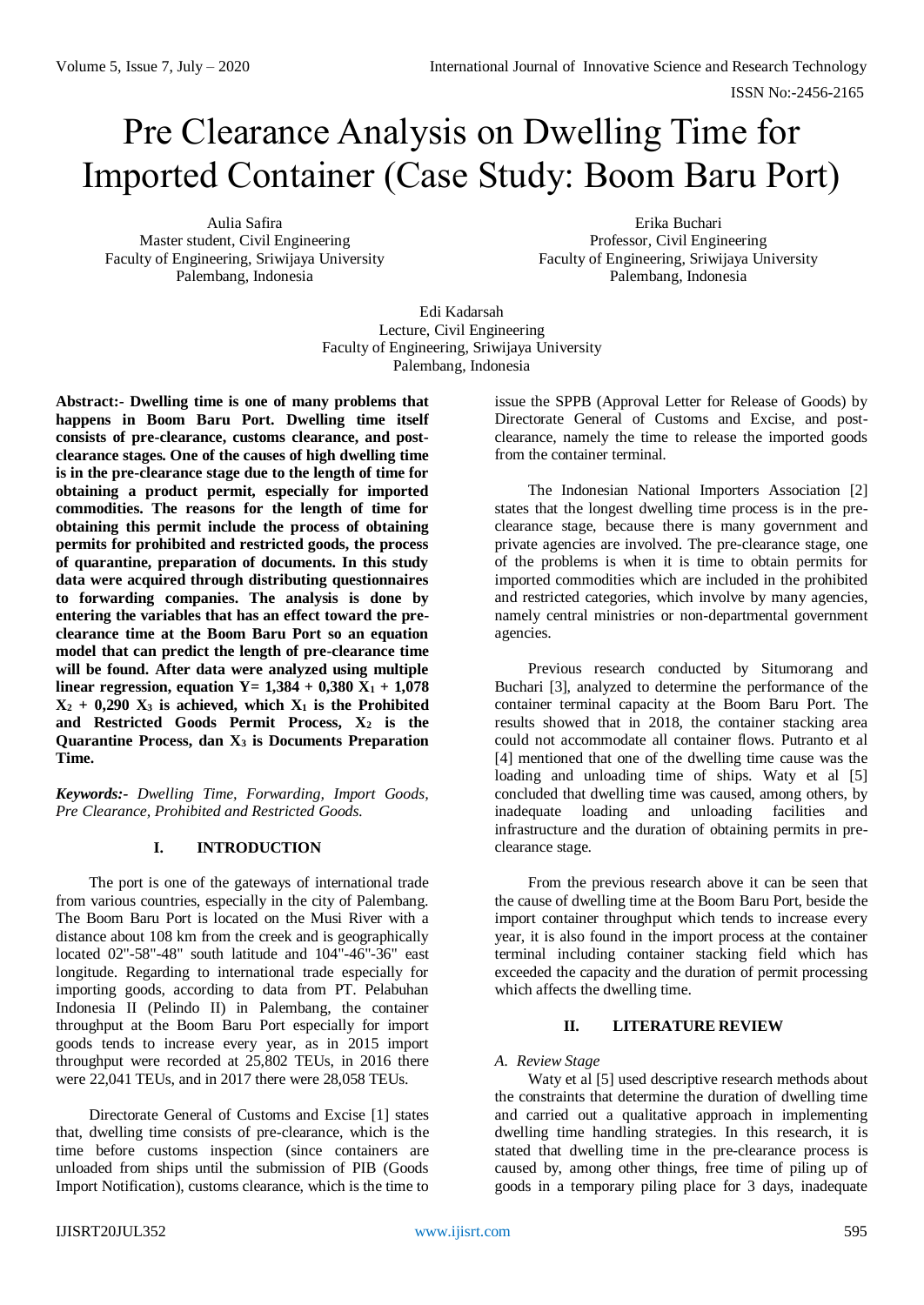loading and unloading facilities and infrastructure, arrival of ships on weekends, and the duration of obtaining of prohibited and restricted goods permits that inhibits importers from taking care of their customs obligations. The dwelling time handling strategy was formulated which was finally tested as a new regulation, the results of the implementation of the strategy showed a positive change, namely a decrease in dwelling time, from 5.30 days in August, continued to decrease to 3.57 days in December.

Kourounioti et al [6] used the ANN (Artificial Neural Network) method to find out what factors influenced the dwelling time in field. The data used include container data, data from sea transport, and time record when containers were taken outside the port during 2014. Data analysis was carried out with six times experiments according to the ANN method, by adding one data group in each experiment as each independent variable. From the results of the experiment, it says that the factors that affect the length of dwelling time in field includes the time and date of each process, port of origin, size and type of container, and the type of commodity imported.

Neysi et al [7] used three stages to identify and develop strategies to reduce dwelling time. The first step is by reviewing the literature about the factors that influence dwelling time, the second step is to develop a dwelling time reduction strategy using the Delphi method. In the third stage, it is processed using the Analytical Hierarchy Process (AHP) method based on practicality, cost, duration, and effectiveness and its effect on dwell time. The results concluded, priority strategies to reduce dwelling time include 1) the use of electronic systems, 2) the use of intermodal transportation, and 3) the development of relationships between agencies that influence the process of moving containers at the port.

Anita and Asmadewa [8] used the theory of constraints to find out what was the problem in the dwelling time specifically for the yellow and green lines at Tanjung Priok Port. Data obtained by interviews with regulators, port operators, and service users. The results of the interview are then processed using the step of thinking called the five main steps. This study concludes that the main problem found in dwelling time is the pre-clearance stage (before the customs inspection), namely the duration of processing permits for prohibited and restricted goods which involve many government agencies.

## *B. Dwelling Time*

Dwelling time is a measure of the time, calculated from an imported container being unloaded from the ship until the container leaves the Port area through the main gate out [9]. The concept of dwelling time is also similar to the concept used by the Directorate General of Customs and Excise.

The Directorate General of Customs and Excise [1] states that dwelling time consists of:

- Pre-Clearance, which is the time before customs inspection (since the container is unloaded from the ship to the submission of PIB (Goods Import Notification).
- Customs Clearance, is the time to issue the SPPB (Approval Letter for Release of Goods) by Directorate General of Customs and Excise.
- Post-Clearance, namely the time to release the imported goods from the container terminal.

## *C. Factors that Affect Dwelling Time*

One way to approach and to find out the cause of the dwelling time is to define the equation of the dwelling time first. dwelling time is the sum of DO (Delivery Order) time, SPPB time, SP2 (Container Delivery Letter) time, and container pick up time [10].

Duration of DO is the length of time in when the owner of the goods 1) coordinates the preparation of the container pickup truck and 2) coordinates with the field officer to pay all obligations relating to the shipping agent to obtain a DO (Delivery Order). The length of time for SPPB consists of 1) the length of time the PPJK (Customs Clearance Service Company) fills in the PIB document and 2) the length of time getting the SPPB response from the Directorate General of Customs and Excise.

After getting DO and SPPB, the owner of the goods must pay a Delivery Note and then get SP2. The length of time for SP2 consists of 1) the length of time filling and submitting a Request Delivery and 2) the length of queuing time to pay for Delivery Note.

## *D. Pre-Clearance Stage*

As explained earlier, one of the stages in dwelling time is pre-clearance, which is the time required from the container to be unloaded from the ship to the submission of PIB (Goods Import Notification), in accordance with the Directorate General of Customs and Excise Regulation No. PER-16 / BC / 2016 which states that to be able to export imported goods from the customs zone with the purpose of importing for use, importers are required to submit PIB documents and / or Customs Supplementary Documents.

The Ombudsman of the Republic of Indonesia [11] explains several obstacles in the pre-clearance stage, including:

- $\triangleright$  In the licensing process, not all government agencies are integrated in one system and the various government agencies issuing permits are not yet optimal. As a result, import clearance and quarantine processes cannot be run and must wait for the other licenses (waiting for the documents to be complete).
- $\triangleright$  The Shipping Party has not served optimally in the process of BL (Bill of Landing), DO (Delivery Order) and Customs Notification (BC 1.1) documents due to holiday constraints.
- $\triangleright$  The duration of obtaining Prohibited and Restricted Goods licensing from the relevant agency.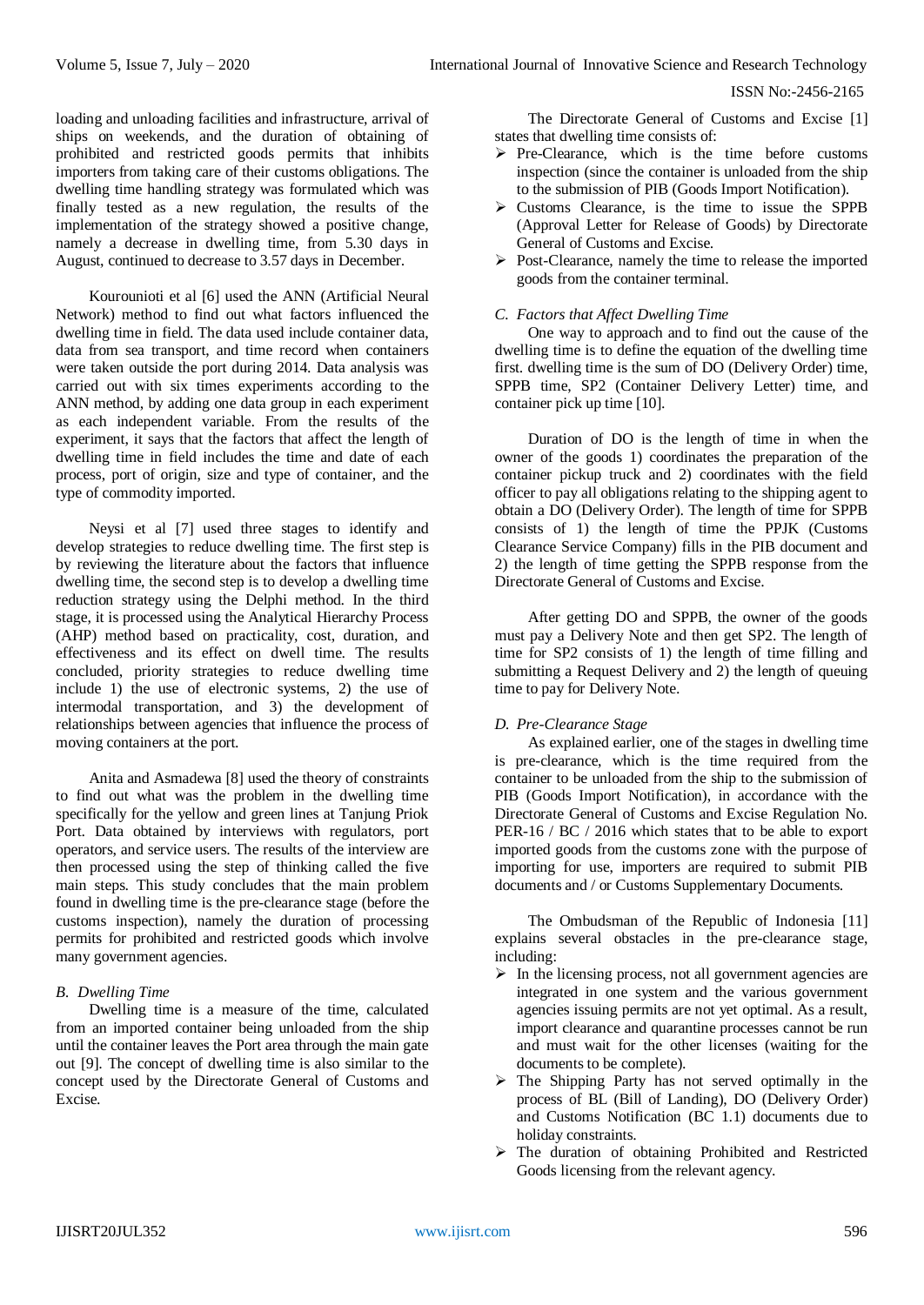## *E. Import Licensing*

The main problem found in the pre-clearance stage is the length of time for processing and controlling permits to import prohibited and restricted goods which involve many government agencies [9].

In most processes of import of prohibited and restricted commodities, the permit document is one of the supplementary documents that must be included together with the PIB (Goods Import Notification) document, for further processing by the Directorate General of Customs and Excise until the issuance of the Approval Letter for Release of Goods) as a container permit may leave the customs area, in this case the Boom Baru Port.

## *F. Prohibited and Restricted Goods*

Prohibited and restricted goods are goods that are prohibited and / or restricted from being imported. Regulations on the import of imported goods are issued by the relevant central government agencies, which stipulate prohibited and restricted goods regulations on imports and submit these regulations to the Minister of Finance.

Relevant government agencies that set Prohibited and Restricted Goods regulations on imports and have submitted these regulations to the Minister of Finance, until the period of August 2013 can be seen in the following table 1.

| Fish Quarantine Agency, Fisheries Product Quality and |
|-------------------------------------------------------|
| <b>Safety Control</b>                                 |
| Agricultural Quarantine Agency (Animal and Plant      |
| Quarantine)                                           |
| Ministry of Communication and Information Technology  |
| Ministry of Trade                                     |
| BPOM (Food and Drug Supervisory Agency)               |
| Ministry of Agriculture                               |
| Ministry of Energy and Mineral Resources              |
| <b>BAPETEN</b> (Nuclear Energy Supervisory Agency)    |
| Ministry of Forestry                                  |
| Ministry of Industry                                  |
| Ministry of Marine and Fisheries                      |
| Ministry of Health                                    |
| <b>Indonesian National Police</b>                     |
| Ministry of Environment                               |
| Ministry of Defense                                   |
| Ministry of Transportation                            |
| <b>Bank Indonesia</b>                                 |
| TNI Headquarters                                      |
| Directorate General of Customs and Excise             |
|                                                       |

Table 1:- Government agencies

Based on the authority granted by the Ministry of Finance, the Directorate General of Customs and Excise has the authority to oversee the import or release of goods belonging to the category of prohibited and restricted goods, therefore the prohibited and restricted goods permit document is one of the complementary documents that must be included together with the document PIB (Goods Import Notification), to be further processed by the Directorate

General of Customs and Excise until the issuance of the SPPB (Approval Letter for Release of Goods).

Imported commodities that are included in the category of prohibited and / or restricted goods can be seen in table 2.

| <b>Medicinal Raw Materials</b><br>Animal<br>MMEA (Ethyl Alcohol<br>Animal Medicine<br>Beverage)<br><b>Narcotics</b><br><b>Automotive Raw Materials</b><br>Nitro Cellulose<br><b>B3</b> Waste<br><b>BBM</b> (Fuel)<br>Non-B3 Waste<br><b>BPO</b> (Ozone Depleting<br>Not New Capital Goods<br>Substances)<br>Cash<br><b>NPIK</b><br><b>Odor Preparations Containing</b><br>Ceramics<br>Alcohol<br><b>Optical Discs</b><br>Cheesy<br><b>PCMX</b><br>Children's Toy<br><b>CITES Commodity</b><br>Pesticide<br>Clove<br>Pig Products<br><b>Color Multifunction</b><br>PKRT (Household Health<br>Machines<br>Supplies)<br><b>Commodities Must Be</b><br>Plant<br>Labeled In Indonesian<br>Plastic<br>Corn<br><b>Cosmetic Raw Materials</b><br>Plastic Waste<br>Cosmetics<br>Precursor<br><b>Pressurized Tires</b><br>Drug<br>Electronic<br>Psychotropic Drugs<br>Radioactive Material<br>Ethylene<br>Explosives<br>Rice<br>Rough Diamonds<br>Firearms<br>Saccharin<br>Fish<br><b>Fish Medication</b><br>Salt<br>Food<br><b>Sheet Glass</b><br>Food Additives<br>Shoes And Footwear<br>Food Supplement<br>Shrimp<br>Foodstuffs<br>Soy<br><b>Hand Tools</b><br>Steel<br><b>Hazardous And Toxic</b><br>Sugar<br>Material (B3)<br><b>Telecommunication Tools</b><br>Hazardous Materials (B2)<br><b>And Devices</b><br><b>Health Supplement</b><br><b>Textiles And Textile Products</b><br>Material<br><b>Traditional Medication</b><br>Horticulture<br>Ingredients<br><b>Traditional Medicine</b><br>Lubricant<br><b>Mandatory Commodity</b><br>Vaccine<br><b>SNI</b> | A Machine That Uses BPO | <b>Medicinal Material</b> |  |  |
|--------------------------------------------------------------------------------------------------------------------------------------------------------------------------------------------------------------------------------------------------------------------------------------------------------------------------------------------------------------------------------------------------------------------------------------------------------------------------------------------------------------------------------------------------------------------------------------------------------------------------------------------------------------------------------------------------------------------------------------------------------------------------------------------------------------------------------------------------------------------------------------------------------------------------------------------------------------------------------------------------------------------------------------------------------------------------------------------------------------------------------------------------------------------------------------------------------------------------------------------------------------------------------------------------------------------------------------------------------------------------------------------------------------------------------------------------------------------------------------------------------------------------------------------------------------|-------------------------|---------------------------|--|--|
|                                                                                                                                                                                                                                                                                                                                                                                                                                                                                                                                                                                                                                                                                                                                                                                                                                                                                                                                                                                                                                                                                                                                                                                                                                                                                                                                                                                                                                                                                                                                                              |                         |                           |  |  |
|                                                                                                                                                                                                                                                                                                                                                                                                                                                                                                                                                                                                                                                                                                                                                                                                                                                                                                                                                                                                                                                                                                                                                                                                                                                                                                                                                                                                                                                                                                                                                              |                         |                           |  |  |
|                                                                                                                                                                                                                                                                                                                                                                                                                                                                                                                                                                                                                                                                                                                                                                                                                                                                                                                                                                                                                                                                                                                                                                                                                                                                                                                                                                                                                                                                                                                                                              |                         |                           |  |  |
|                                                                                                                                                                                                                                                                                                                                                                                                                                                                                                                                                                                                                                                                                                                                                                                                                                                                                                                                                                                                                                                                                                                                                                                                                                                                                                                                                                                                                                                                                                                                                              |                         |                           |  |  |
|                                                                                                                                                                                                                                                                                                                                                                                                                                                                                                                                                                                                                                                                                                                                                                                                                                                                                                                                                                                                                                                                                                                                                                                                                                                                                                                                                                                                                                                                                                                                                              |                         |                           |  |  |
|                                                                                                                                                                                                                                                                                                                                                                                                                                                                                                                                                                                                                                                                                                                                                                                                                                                                                                                                                                                                                                                                                                                                                                                                                                                                                                                                                                                                                                                                                                                                                              |                         |                           |  |  |
|                                                                                                                                                                                                                                                                                                                                                                                                                                                                                                                                                                                                                                                                                                                                                                                                                                                                                                                                                                                                                                                                                                                                                                                                                                                                                                                                                                                                                                                                                                                                                              |                         |                           |  |  |
|                                                                                                                                                                                                                                                                                                                                                                                                                                                                                                                                                                                                                                                                                                                                                                                                                                                                                                                                                                                                                                                                                                                                                                                                                                                                                                                                                                                                                                                                                                                                                              |                         |                           |  |  |
|                                                                                                                                                                                                                                                                                                                                                                                                                                                                                                                                                                                                                                                                                                                                                                                                                                                                                                                                                                                                                                                                                                                                                                                                                                                                                                                                                                                                                                                                                                                                                              |                         |                           |  |  |
|                                                                                                                                                                                                                                                                                                                                                                                                                                                                                                                                                                                                                                                                                                                                                                                                                                                                                                                                                                                                                                                                                                                                                                                                                                                                                                                                                                                                                                                                                                                                                              |                         |                           |  |  |
|                                                                                                                                                                                                                                                                                                                                                                                                                                                                                                                                                                                                                                                                                                                                                                                                                                                                                                                                                                                                                                                                                                                                                                                                                                                                                                                                                                                                                                                                                                                                                              |                         |                           |  |  |
|                                                                                                                                                                                                                                                                                                                                                                                                                                                                                                                                                                                                                                                                                                                                                                                                                                                                                                                                                                                                                                                                                                                                                                                                                                                                                                                                                                                                                                                                                                                                                              |                         |                           |  |  |
|                                                                                                                                                                                                                                                                                                                                                                                                                                                                                                                                                                                                                                                                                                                                                                                                                                                                                                                                                                                                                                                                                                                                                                                                                                                                                                                                                                                                                                                                                                                                                              |                         |                           |  |  |
|                                                                                                                                                                                                                                                                                                                                                                                                                                                                                                                                                                                                                                                                                                                                                                                                                                                                                                                                                                                                                                                                                                                                                                                                                                                                                                                                                                                                                                                                                                                                                              |                         |                           |  |  |
|                                                                                                                                                                                                                                                                                                                                                                                                                                                                                                                                                                                                                                                                                                                                                                                                                                                                                                                                                                                                                                                                                                                                                                                                                                                                                                                                                                                                                                                                                                                                                              |                         |                           |  |  |
|                                                                                                                                                                                                                                                                                                                                                                                                                                                                                                                                                                                                                                                                                                                                                                                                                                                                                                                                                                                                                                                                                                                                                                                                                                                                                                                                                                                                                                                                                                                                                              |                         |                           |  |  |
|                                                                                                                                                                                                                                                                                                                                                                                                                                                                                                                                                                                                                                                                                                                                                                                                                                                                                                                                                                                                                                                                                                                                                                                                                                                                                                                                                                                                                                                                                                                                                              |                         |                           |  |  |
|                                                                                                                                                                                                                                                                                                                                                                                                                                                                                                                                                                                                                                                                                                                                                                                                                                                                                                                                                                                                                                                                                                                                                                                                                                                                                                                                                                                                                                                                                                                                                              |                         |                           |  |  |
|                                                                                                                                                                                                                                                                                                                                                                                                                                                                                                                                                                                                                                                                                                                                                                                                                                                                                                                                                                                                                                                                                                                                                                                                                                                                                                                                                                                                                                                                                                                                                              |                         |                           |  |  |
|                                                                                                                                                                                                                                                                                                                                                                                                                                                                                                                                                                                                                                                                                                                                                                                                                                                                                                                                                                                                                                                                                                                                                                                                                                                                                                                                                                                                                                                                                                                                                              |                         |                           |  |  |
|                                                                                                                                                                                                                                                                                                                                                                                                                                                                                                                                                                                                                                                                                                                                                                                                                                                                                                                                                                                                                                                                                                                                                                                                                                                                                                                                                                                                                                                                                                                                                              |                         |                           |  |  |
|                                                                                                                                                                                                                                                                                                                                                                                                                                                                                                                                                                                                                                                                                                                                                                                                                                                                                                                                                                                                                                                                                                                                                                                                                                                                                                                                                                                                                                                                                                                                                              |                         |                           |  |  |
|                                                                                                                                                                                                                                                                                                                                                                                                                                                                                                                                                                                                                                                                                                                                                                                                                                                                                                                                                                                                                                                                                                                                                                                                                                                                                                                                                                                                                                                                                                                                                              |                         |                           |  |  |
|                                                                                                                                                                                                                                                                                                                                                                                                                                                                                                                                                                                                                                                                                                                                                                                                                                                                                                                                                                                                                                                                                                                                                                                                                                                                                                                                                                                                                                                                                                                                                              |                         |                           |  |  |
|                                                                                                                                                                                                                                                                                                                                                                                                                                                                                                                                                                                                                                                                                                                                                                                                                                                                                                                                                                                                                                                                                                                                                                                                                                                                                                                                                                                                                                                                                                                                                              |                         |                           |  |  |
|                                                                                                                                                                                                                                                                                                                                                                                                                                                                                                                                                                                                                                                                                                                                                                                                                                                                                                                                                                                                                                                                                                                                                                                                                                                                                                                                                                                                                                                                                                                                                              |                         |                           |  |  |
|                                                                                                                                                                                                                                                                                                                                                                                                                                                                                                                                                                                                                                                                                                                                                                                                                                                                                                                                                                                                                                                                                                                                                                                                                                                                                                                                                                                                                                                                                                                                                              |                         |                           |  |  |
|                                                                                                                                                                                                                                                                                                                                                                                                                                                                                                                                                                                                                                                                                                                                                                                                                                                                                                                                                                                                                                                                                                                                                                                                                                                                                                                                                                                                                                                                                                                                                              |                         |                           |  |  |
|                                                                                                                                                                                                                                                                                                                                                                                                                                                                                                                                                                                                                                                                                                                                                                                                                                                                                                                                                                                                                                                                                                                                                                                                                                                                                                                                                                                                                                                                                                                                                              |                         |                           |  |  |
|                                                                                                                                                                                                                                                                                                                                                                                                                                                                                                                                                                                                                                                                                                                                                                                                                                                                                                                                                                                                                                                                                                                                                                                                                                                                                                                                                                                                                                                                                                                                                              |                         |                           |  |  |
|                                                                                                                                                                                                                                                                                                                                                                                                                                                                                                                                                                                                                                                                                                                                                                                                                                                                                                                                                                                                                                                                                                                                                                                                                                                                                                                                                                                                                                                                                                                                                              |                         |                           |  |  |
|                                                                                                                                                                                                                                                                                                                                                                                                                                                                                                                                                                                                                                                                                                                                                                                                                                                                                                                                                                                                                                                                                                                                                                                                                                                                                                                                                                                                                                                                                                                                                              |                         |                           |  |  |
|                                                                                                                                                                                                                                                                                                                                                                                                                                                                                                                                                                                                                                                                                                                                                                                                                                                                                                                                                                                                                                                                                                                                                                                                                                                                                                                                                                                                                                                                                                                                                              |                         |                           |  |  |
|                                                                                                                                                                                                                                                                                                                                                                                                                                                                                                                                                                                                                                                                                                                                                                                                                                                                                                                                                                                                                                                                                                                                                                                                                                                                                                                                                                                                                                                                                                                                                              |                         |                           |  |  |
|                                                                                                                                                                                                                                                                                                                                                                                                                                                                                                                                                                                                                                                                                                                                                                                                                                                                                                                                                                                                                                                                                                                                                                                                                                                                                                                                                                                                                                                                                                                                                              |                         |                           |  |  |
|                                                                                                                                                                                                                                                                                                                                                                                                                                                                                                                                                                                                                                                                                                                                                                                                                                                                                                                                                                                                                                                                                                                                                                                                                                                                                                                                                                                                                                                                                                                                                              |                         |                           |  |  |
|                                                                                                                                                                                                                                                                                                                                                                                                                                                                                                                                                                                                                                                                                                                                                                                                                                                                                                                                                                                                                                                                                                                                                                                                                                                                                                                                                                                                                                                                                                                                                              |                         |                           |  |  |
|                                                                                                                                                                                                                                                                                                                                                                                                                                                                                                                                                                                                                                                                                                                                                                                                                                                                                                                                                                                                                                                                                                                                                                                                                                                                                                                                                                                                                                                                                                                                                              |                         |                           |  |  |
|                                                                                                                                                                                                                                                                                                                                                                                                                                                                                                                                                                                                                                                                                                                                                                                                                                                                                                                                                                                                                                                                                                                                                                                                                                                                                                                                                                                                                                                                                                                                                              |                         |                           |  |  |
|                                                                                                                                                                                                                                                                                                                                                                                                                                                                                                                                                                                                                                                                                                                                                                                                                                                                                                                                                                                                                                                                                                                                                                                                                                                                                                                                                                                                                                                                                                                                                              |                         |                           |  |  |
|                                                                                                                                                                                                                                                                                                                                                                                                                                                                                                                                                                                                                                                                                                                                                                                                                                                                                                                                                                                                                                                                                                                                                                                                                                                                                                                                                                                                                                                                                                                                                              |                         |                           |  |  |
|                                                                                                                                                                                                                                                                                                                                                                                                                                                                                                                                                                                                                                                                                                                                                                                                                                                                                                                                                                                                                                                                                                                                                                                                                                                                                                                                                                                                                                                                                                                                                              | <b>Medical Devices</b>  |                           |  |  |

Table 2:- Prohibited and restricted goods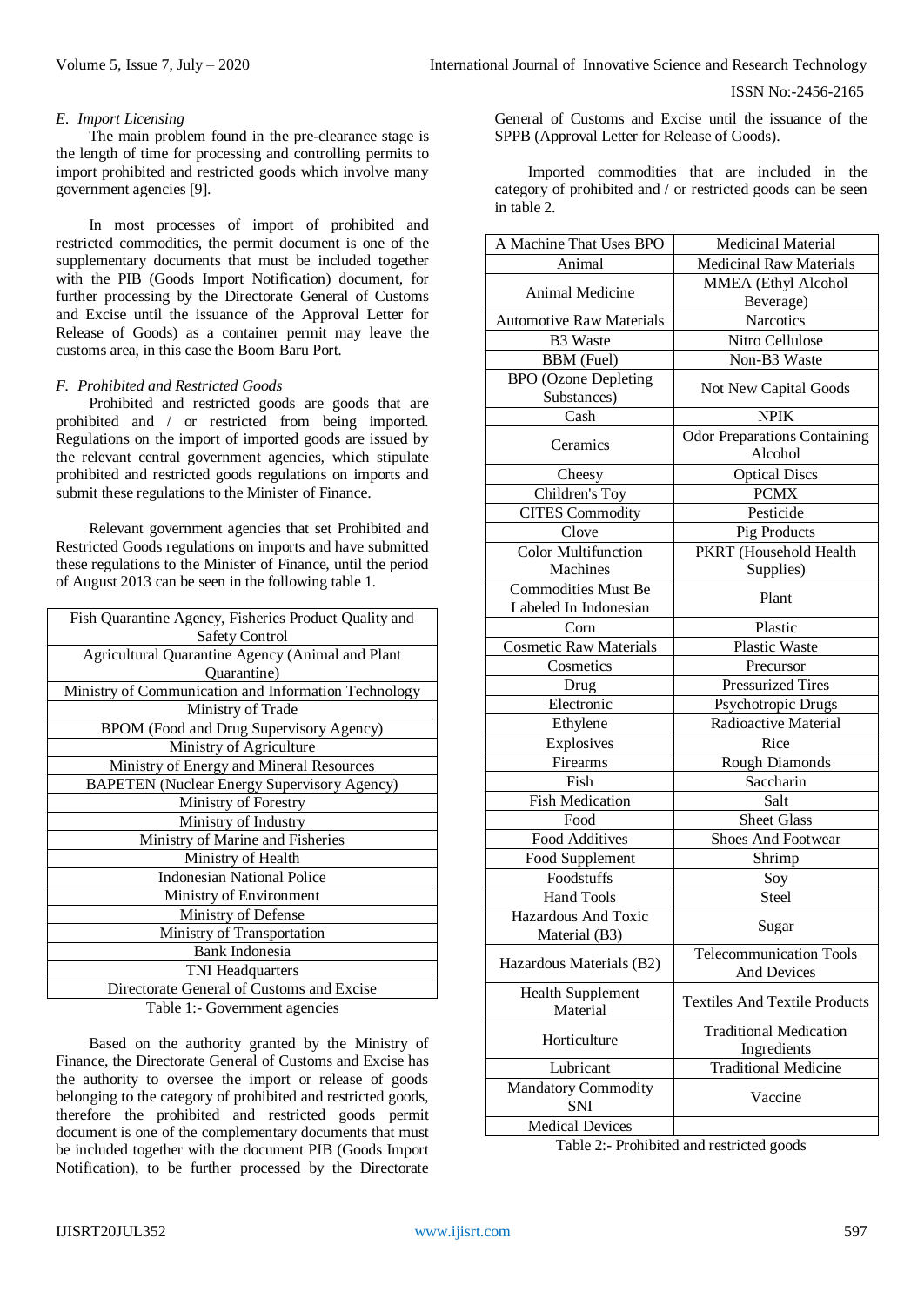#### **III. METHODOLOGICAL FRAMEWORK**

In this section, the methodological framework applied in this research is presented. Data is collected by conducting a questionnaire to the forwarding company. The questionnaire was conducted to a population of forwarding companies as many as 52 companies that were registered with ALFI (Indonesian Logistics and Forwarders Association) and participated in the import process at the Boom Baru Port. With the number of samples taken the same as the population.

The questionnaire results were processed by multiple linear regression analysis methods to determine the influence of one variable on other variables. This method is used to predict how far the value of the dependent variable changes (pre-clearance time), if two or more independent variable values are changed.

After determining the independent and dependent variables, the equation model used in this study can be seen as in (1).

$$
y = a + \beta i_1 X_1 + \beta i_2 X_2 + \beta i_3 X_3 + \varepsilon \tag{1}
$$

Where:

| $\mathcal V$ | : Dependent variable (pre-clearance time)                                  |
|--------------|----------------------------------------------------------------------------|
| a            | : Constanta (intercept)                                                    |
|              | $\beta i_1 - \beta i_3$ : Slope coefficients for each explanatory variable |
| $X_1$        | : Prohibited and restricted goods permit process                           |
| $X_2$        | : Quarantine process                                                       |
| $X_3$        | : Documents preparation time                                               |
| ε.           | : The model's error term (the residuals)                                   |

## **IV. DATA ANALYSIS**

This chapter will present data processing that had been achieved from respondents who were the object of research, namely 52 forwarding companies that took part in the import process at the Boom Baru Port.

Data is processed with multiple tests using the SPSS Ver. 25 for Windows. Testing is needed to study or analyze the data to get a calculation of the factors that influence the pre-clearance time at the Boom Baru Port, in which the preclearance is the time required since the container is unloaded from the ship to the submission of PIB (Goods Import Notification) to Directorate General of Customs and Excise. The testing stages include:

- $\triangleright$  Linear regression equation
- $\triangleright$  Significance test
- $\triangleright$  Correlation coefficient analysis
- $\triangleright$  Coefficient of determination analysis
- $\triangleright$  Hypothesis test

#### *A. Linear Regression Equation*

This study using multiple linear regression, this is because more than one independent variable is used. With the help of SPSS Ver. 25 for Windows application program, output of regression calculations using 3 independent variables  $(X_1-X_3)$  is obtained.

| Coefficients <sup>a</sup> |                                                                          |                                       |               |                                     |       |      |  |
|---------------------------|--------------------------------------------------------------------------|---------------------------------------|---------------|-------------------------------------|-------|------|--|
|                           |                                                                          | Unstandardized<br><i>Coefficients</i> |               | <i>Standardized</i><br>Coefficients |       |      |  |
|                           | <b>Model</b>                                                             | B                                     | Std.<br>Error | <b>Beta</b>                         | t     | Sig. |  |
| 1                         | (Constanta)                                                              | 1,384                                 | 2,039         |                                     | ,679  | ,500 |  |
|                           | Prohibited<br>and<br>Restricted<br>Goods<br>Permit<br>Process<br>$(X_1)$ | ,380                                  | ,135          | .343                                | 2,811 | ,007 |  |
|                           | Quarantine<br>Process<br>$(X_2)$                                         | 1,078                                 | ,471          | ,279                                | 2,289 | ,027 |  |
|                           | Document<br>Preparation<br>$(X_3)$                                       | ,290                                  | ,126          | ,281                                | 2,303 | ,026 |  |
|                           | Dependant Variable: Pre-clearance time (Y)<br>a.                         |                                       |               |                                     |       |      |  |

Table 3:- Regression Calculation Results

Table 3 shows the values of constants and regression coefficients, so that multiple linear regression equations can be formed Y =  $1,384 + 0,380$  X<sub>1</sub> +  $1,078$  X<sub>2</sub> + 0,290 X<sub>3</sub>.

#### *B. Significance Test*

On table 3 we can see the significance value of t (Sig.), which is then compared with the value of the significant level (α) 5% with the test criteria 1) if Sig.  $\lt \alpha$ , then the variable is significant, 2) if Sig.  $> \alpha$ , then the variable is not significant.

| Independent<br>Variable                                         | Sig.  | <b>Alpha</b> | <b>Results</b>  | Means of<br>Conclusion |
|-----------------------------------------------------------------|-------|--------------|-----------------|------------------------|
| Prohibited and<br>Restricted<br>Goods Permit<br>Process $(X_1)$ | 0,007 | 0,05         | Sig. $< \alpha$ | Significance           |
| <b>Ouarantine</b><br>Process $(X_2)$                            | 0,027 | 0,05         | Sig. $< \alpha$ | Significance           |
| Document<br>Preparation<br>$(X_3)$                              | 0,026 | 0,05         | Sig. $< \alpha$ | Significance           |

Table 4:- Significance Test Results

#### *C. Correlation Coefficient Analysis*

Correlation coefficient analysis is used to find the relationship and prove the relationship between two or more variables.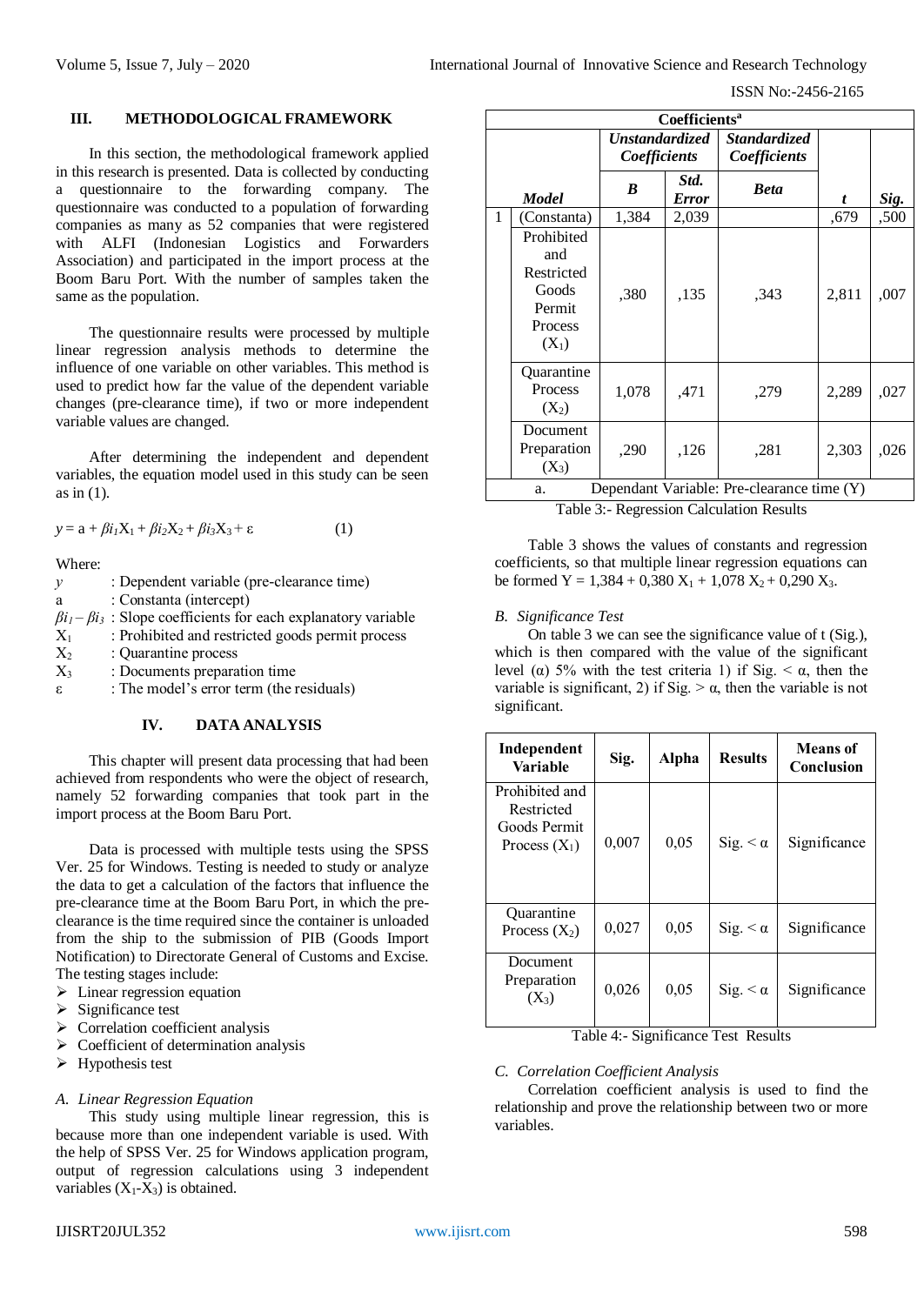| Model Summary <sup>b</sup>                                  |                                              |          |                                    |                                      |  |  |  |
|-------------------------------------------------------------|----------------------------------------------|----------|------------------------------------|--------------------------------------|--|--|--|
| <b>Model</b>                                                | R                                            | R Square | <b>Adjusted</b><br><b>R</b> Square | <b>Std. Error of</b><br>the Estimate |  |  |  |
|                                                             | ,539 <sup>a</sup><br>2,96361<br>,246<br>.291 |          |                                    |                                      |  |  |  |
| Predictors: (Constant) Prohibited and Restricted<br>a.      |                                              |          |                                    |                                      |  |  |  |
| Goods Permit Process $(X_1)$ , Quarantine Process $(X_2)$ , |                                              |          |                                    |                                      |  |  |  |
| Document Preparation $(X_3)$                                |                                              |          |                                    |                                      |  |  |  |
| Dependant Variable: Pre-clearance time (Y)<br>b.            |                                              |          |                                    |                                      |  |  |  |
| Table 5:- Correlation Coefficient Value                     |                                              |          |                                    |                                      |  |  |  |

From table 5, it can be seen that the value of the correlation coefficient (R) is 0.539, meaning the value is above 0, which can then be interpreted that there is an influence relationship between the independent variables  $(X_1 - X_3)$  to the dependent variable  $(Y)$ .

## *D. Correlation Of Determination Analysis*

Sudarmanto [12] shows the coefficient of determination analysis is used to measure the level of accuracy of the regression line, where the greater the value of R Square, the better the regression line. In addition, the coefficient of determination analysis is also used to measure the contribution of the independent variable (X) to the dependent variable (Y).

From the analysis shown in table 5 above, the coefficient of determination is 29.1%, it indicates that the influence of the the independent variables  $(X_1 - X_3)$  is 29.1% against dependent variable (Y).

## *E. Hypothesis Test*

This section will be discussed about hypothesis test, including the simultaneous test (F test) and partial test (t test). The results of simultaneous hypothesis testing can be seen in table 6.

|                                                             | <b>ANOVA</b> <sup>a</sup>                              |                          |    |                       |       |                   |  |  |
|-------------------------------------------------------------|--------------------------------------------------------|--------------------------|----|-----------------------|-------|-------------------|--|--|
|                                                             | <b>Model</b>                                           | Sum of<br><b>Squares</b> | df | Mean<br><b>Square</b> | F     | Sig.              |  |  |
| 1                                                           | Regression                                             | 172,<br>708              | 3  | 57,569                | 6,555 | ,001 <sup>b</sup> |  |  |
|                                                             | Residual                                               | 421,583                  | 48 | 8,783                 |       |                   |  |  |
|                                                             | Total                                                  | 594,291                  | 51 |                       |       |                   |  |  |
|                                                             | Dependant Variable: Pre-clearance time (Y)<br>a.       |                          |    |                       |       |                   |  |  |
|                                                             | Predictors: (Constant) Prohibited and Restricted<br>b. |                          |    |                       |       |                   |  |  |
| Goods Permit Process $(X_1)$ , Quarantine Process $(X_2)$ , |                                                        |                          |    |                       |       |                   |  |  |
| Document Preparation $(X_3)$                                |                                                        |                          |    |                       |       |                   |  |  |
|                                                             | Table 6:- Simultaneous Hypothesis Test (F-Test)        |                          |    |                       |       |                   |  |  |

Based on table 6 above, the Fcount value is 6.555 and p-value (sig.) is 0.001. With a significant level ( $\alpha$ ) 5%, degrees of freedom v1 is 3, and v2 (n-  $(k + 1)$ ) is 48, the  $F_{table}$  value is equal to 2.798. Due to the value of  $F_{count}$  $F_{table}$  (6.555> 2.798), it means that there is a significant influence on the independent variables  $(X_1 - X_3)$  to the dependent variable (Y).

As for the partial hypothesis (t-test), using the help of SPSS Ver. 25 for Windows application program, partial test results can be seen in table 7.

| <b>Coefficients</b> <sup>a</sup> |                                                                                 |                                       |                      |                                            |       |      |  |
|----------------------------------|---------------------------------------------------------------------------------|---------------------------------------|----------------------|--------------------------------------------|-------|------|--|
|                                  |                                                                                 | <b>Unstandardized</b><br>Coefficients |                      | <i><b>Standardized</b></i><br>Coefficients |       |      |  |
|                                  | <b>Model</b>                                                                    | B                                     | Std.<br><b>Error</b> | <b>Beta</b>                                | t     | Sig. |  |
| $\mathbf{1}$                     | (Constanta)                                                                     | 1,384                                 | 2,039                |                                            | .679  | ,500 |  |
|                                  | Prohibited<br>and<br>Restricted<br>Goods<br>Permit<br><b>Process</b><br>$(X_1)$ | ,380                                  | ,135                 | ,343                                       | 2,811 | ,007 |  |
|                                  | Quarantine<br>Process<br>$(X_2)$                                                | 1,078                                 | .471                 | ,279                                       | 2,289 | ,027 |  |
|                                  | Document<br>Preparation<br>$(X_3)$                                              | ,290                                  | ,126                 | ,281                                       | 2,303 | ,026 |  |
|                                  | Dependant Variable: Pre-clearance time (Y)<br>a.                                |                                       |                      |                                            |       |      |  |

Table 7:- PArtial Hypothesis Test (t-Test)

Partial hypothesis testing to independent variables  $(X_1)$  $- X_3$ ) is done with hypothesis 1)  $H_0$  which means there is no effect on Y and 2)  $H_1$  which means there is an effect on Y.

With the test criteria 1) if  $-t_{table} \ge t_{count} \ge t_{table}$ , then H<sub>0</sub> is rejected and H<sub>1</sub> is accepted and 2) if  $-t_{table} < t_{count} < t_{table}$ , then H<sub>1</sub> is rejected and H<sub>0</sub> is accepted. Significant level (α) 5% and degree of freedom (v) is 48 (n-  $(k + 1)$ ), then the value of  $t_{table}$  is 2.011.

| Independent<br><b>Variable</b>                                      | <b>t</b> count | <b>t</b> table | <b>Means</b> of<br>Conclusion |
|---------------------------------------------------------------------|----------------|----------------|-------------------------------|
| Prohibited and<br><b>Restricted Goods</b><br>Permit Process $(X_1)$ | 2,811          | 2,011          | $H_0$ rejected                |
| <b>Quarantine Process</b><br>$(X_2)$                                | 2,289          | 2,011          | $H_0$ rejected                |
| Document<br>Preparation $(X_3)$                                     | 2,303          | 2,011          | $H_0$ rejected                |

Table 8:- PArtial Hypothesis Test Result

From table 8, it can be seen that all values of  $t_{\text{count}}$  >  $t_{table}$ , then  $H_0$  is rejected and  $H_1$  is accepted, meaning that there is an influence on the independent variables  $(X_1 - X_3)$ on dependent variable (Y).

## **V. CONCLUSIONS**

In general, the analysis results above can be concluded as follows:

 $\triangleright$  Analysis of the pre-clearance time equation model at the Boom Baru Port can be searched by modeling the existing data using multiple linear regression analysis. The best model obtained is  $Y = 1,384 + 0,380 X_1 +$ 1,078  $X_2$  + 0,290  $X_3$ , where  $X_1$  is Prohibited and Restricted Goods Permit Process,  $X_2$  is Quarantine Process,  $X_3$  is Document Preparation, and Y is Preclearance Time. All in units of time (day).